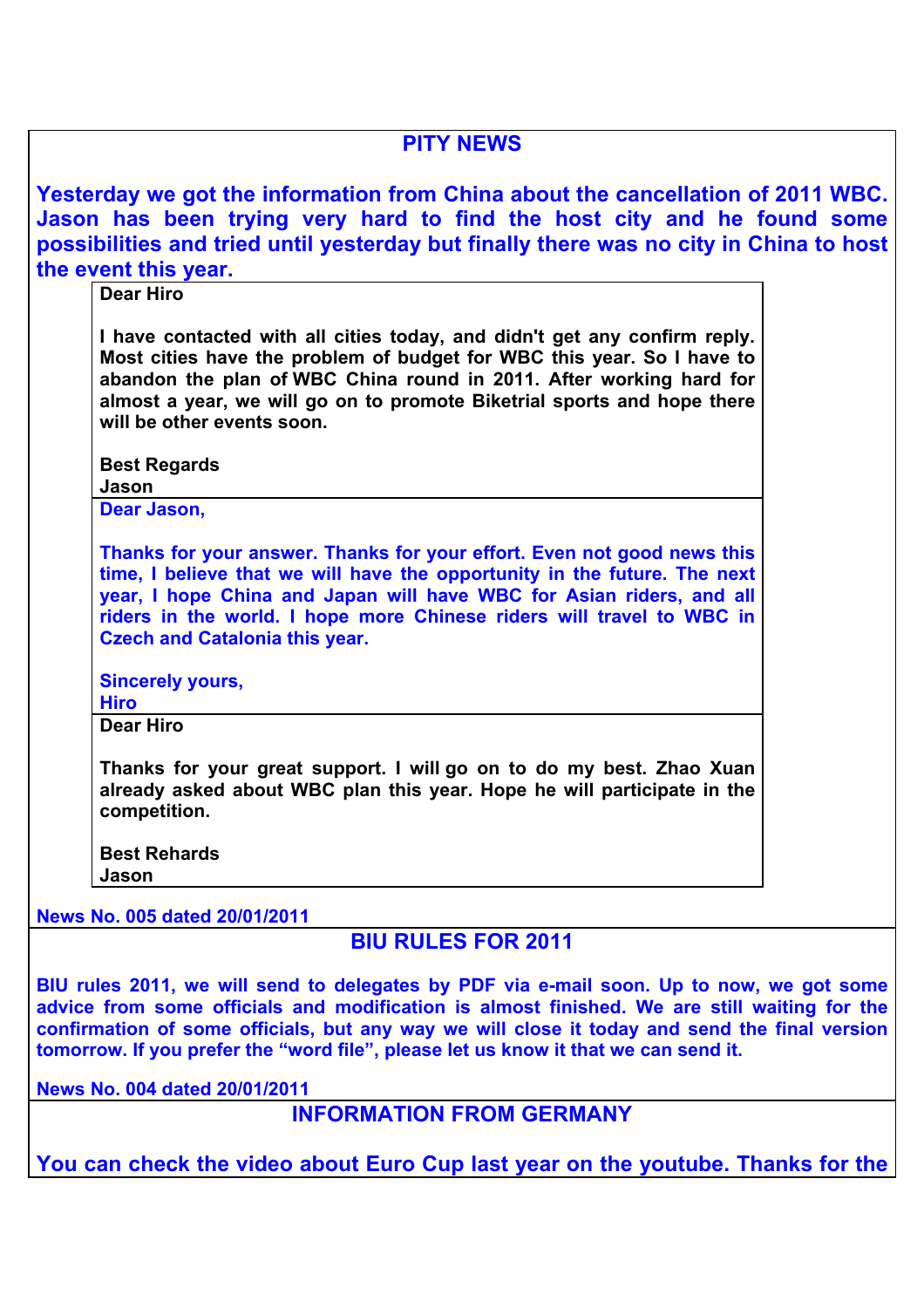|  |  |  | information to Frank. |  |
|--|--|--|-----------------------|--|
|  |  |  |                       |  |

**Dear Hiro,**

http://www.youtube.com/watch?v=9CdkUCqZVxE

**Frank**

**News No. 003 dated 19/01/2011**

## **SOME COMMENTS FOR DVD**

**Preparation to send the next DVD "2010 WBC Italy" for delegates is over. We have been waited for receiving the activity report and the answer for 2010 BIU SURVEY from the other countries. But not any. It is a pity. The DVD will be post on the next week on Monday.**

| <b>Màrius Mollà</b><br>Dear Hiro.<br>Received the DVD few days ago. Thanks a lot for this interesting report !<br>Very nice to remember those great moments we lived in Vilanova de<br>Prades. Thanks again and very happy and BikeTrialer 2011!!!! Same<br>delegates<br>for<br>all<br>and<br><b>BikeTrial</b><br>people!<br><b>Gibert</b><br><b>Castroverde</b> |  |  |  |  |  |  |  |  |
|------------------------------------------------------------------------------------------------------------------------------------------------------------------------------------------------------------------------------------------------------------------------------------------------------------------------------------------------------------------|--|--|--|--|--|--|--|--|
|                                                                                                                                                                                                                                                                                                                                                                  |  |  |  |  |  |  |  |  |
|                                                                                                                                                                                                                                                                                                                                                                  |  |  |  |  |  |  |  |  |
|                                                                                                                                                                                                                                                                                                                                                                  |  |  |  |  |  |  |  |  |
| www.abantbikes.com                                                                                                                                                                                                                                                                                                                                               |  |  |  |  |  |  |  |  |
| enric@biketrial.es<br>609<br>446<br>068                                                                                                                                                                                                                                                                                                                          |  |  |  |  |  |  |  |  |
| <b>FACEBOOK: Abant Bikes</b>                                                                                                                                                                                                                                                                                                                                     |  |  |  |  |  |  |  |  |
| Hello Hiro,                                                                                                                                                                                                                                                                                                                                                      |  |  |  |  |  |  |  |  |
| the first DVD (Catalunya) as arrived now.                                                                                                                                                                                                                                                                                                                        |  |  |  |  |  |  |  |  |
| Yesterday our little rider Diego Crescenzi was in national television RAI                                                                                                                                                                                                                                                                                        |  |  |  |  |  |  |  |  |
| for 10 minutes during famous transmission. When registration is                                                                                                                                                                                                                                                                                                  |  |  |  |  |  |  |  |  |
| available we publish it on BikeTrial Italia.<br>Thank you for the DVD.                                                                                                                                                                                                                                                                                           |  |  |  |  |  |  |  |  |
| Happy 2011 to all Rider!                                                                                                                                                                                                                                                                                                                                         |  |  |  |  |  |  |  |  |
| <b>Giuliano from Italy</b>                                                                                                                                                                                                                                                                                                                                       |  |  |  |  |  |  |  |  |
| Hiro,                                                                                                                                                                                                                                                                                                                                                            |  |  |  |  |  |  |  |  |